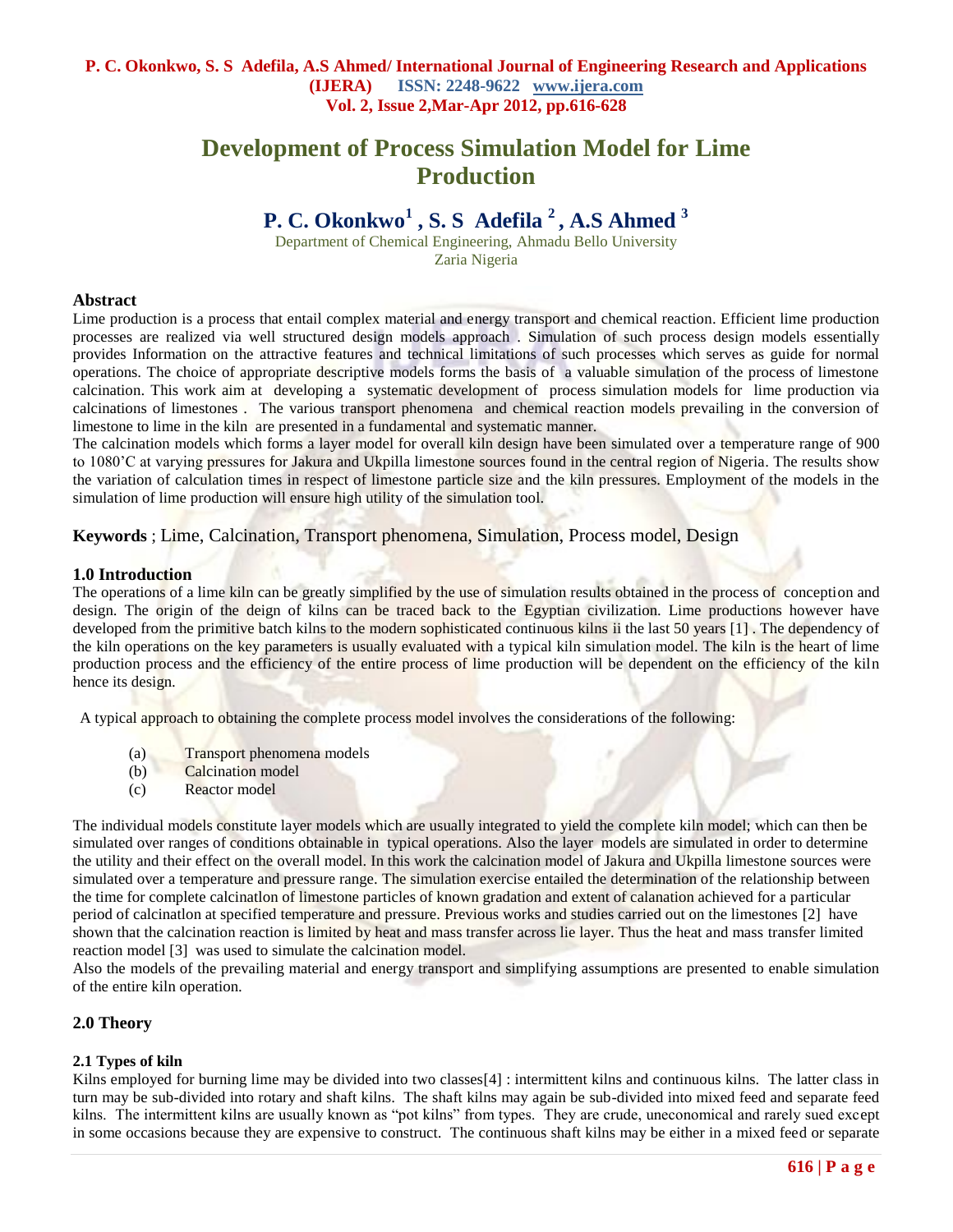feed. In the former class the fuel comes in contact with the limestone, in the latter the fuel is burned and only the product of combustion come in contact with the limestone. The design and operation of kilns have originated from the days of the ancient Egyptians and has developed into modern process industry. Most of the advances have occurred since 1900 with the greatest progress since 1955[5] . Brief description of each of these types are presented herewith.

#### **2.1.1 Field of pot kilns**

These are the first generation of kilns. These were usually constructed crudely of stone often on the side of a hill. They were of low height and had steel plates at the top serving as windbreak. After feeding, a wood fire is ignited in the hearth below and burnt for three or five days. When the fire is extinguished, the lime is drawn, after eating, by hand poling to the hearth below with usually about 25% overburned and same percent under burned, and the balance a passable grade of quicklime. These kilns were operated intermittently and involved extensive manual labour.

#### **2.1.2 Vertical mixed feed kiln**

These were an improvement on the pot kilns and featured greater height and capacity. These are largely continuous and lined with refectory bricks. These kilns have improved fuel efficiency and were inexpensive to construct but the ash contaminated the lime since the fuel and lime are intermingled in the kiln and discharged together.

#### **2.1.3 .Vertical kilns**

Modern vertical kilns are divided into four distinct zones by imaginary horizontal planes. From the top to bottom in sequence are:

- a. Stone storage
- b. Preheating zone, designed to heat the stone near dissociation temperature
- c. Calcining zone where combustion occurs
- d. Cooling and discharge zone usually shaped like an inverted, truncated cone at the bottom of which the lime is discharged.

The various design of vertical kilns are:

- a. Traditional shaft types
- b. Indirect gas-fire, (producer gas)
- c. Large-capacity mixed feed
- d. Parallel-flow regenerative
- e. Double-inclined
- f. Annular (ring)

#### **2.1.4 Indirect Gas-fired kiln**

In this type solid fuels are supplied to separate furnace, forming gaseous fuels for combustion. These fireboxes may be installed into to the kiln structure or as adjuncts, separated from the kiln except for ducts and tuyeres. These are also known as producer gas kilns.

Generally, a more even heat results from the injection of the hot gas, either hot or diluted with varying amounts of primary air. Hot secondary air is propelled through the cooling zone, providing more oxygen for combustion and the necessary draft. The thermal efficiency of the kiln is low and heat consumptions about  $6688kJ/kg[6]$ . Also the producer gas kiln spawns more complex environmental problems including disposal and treatment of a sulphurous liquid discharge than possible with any other type of kiln.

#### **2.1.5 Gas Fired centre-burner Kiln**

This is an advanced shaft kiln. The fuel may be natural gas or atomized fuel oil. The introduction of centre burners on two or four sides of the kiln into the calcining zone improved kiln performance, fuel efficiency and lime quality. Centre burners provide a more even temperature to all sections of the calcining zone. This feature reduces fuel consumption and the capacity of the kiln greatly increased from 2.5 to 5 tone to  $10 - 20$  tons/da/m<sup>2</sup> [7], put differently the same size of cylindrical shell that produced 15 tons/day in standard shaft kiln is able to produce 40-60 tons/day.

## **2.1.6 Large Capacity Mixed Feed Kiln**

Inspite of producing an inferior quality of lime on an average, mixed feed kilns have developed with new refinements and improvements [8]. This is employed when the quality of lime is relatively unimportant. In order to achieve maximum thermal efficiency, a dense, metallurgical grade of coke or low reactivity or anthracite coal both of which are low in ash and volatiles are admixed intimately with the kiln feed at a predetermined proportion. This method is far superior to traditional mixed-feed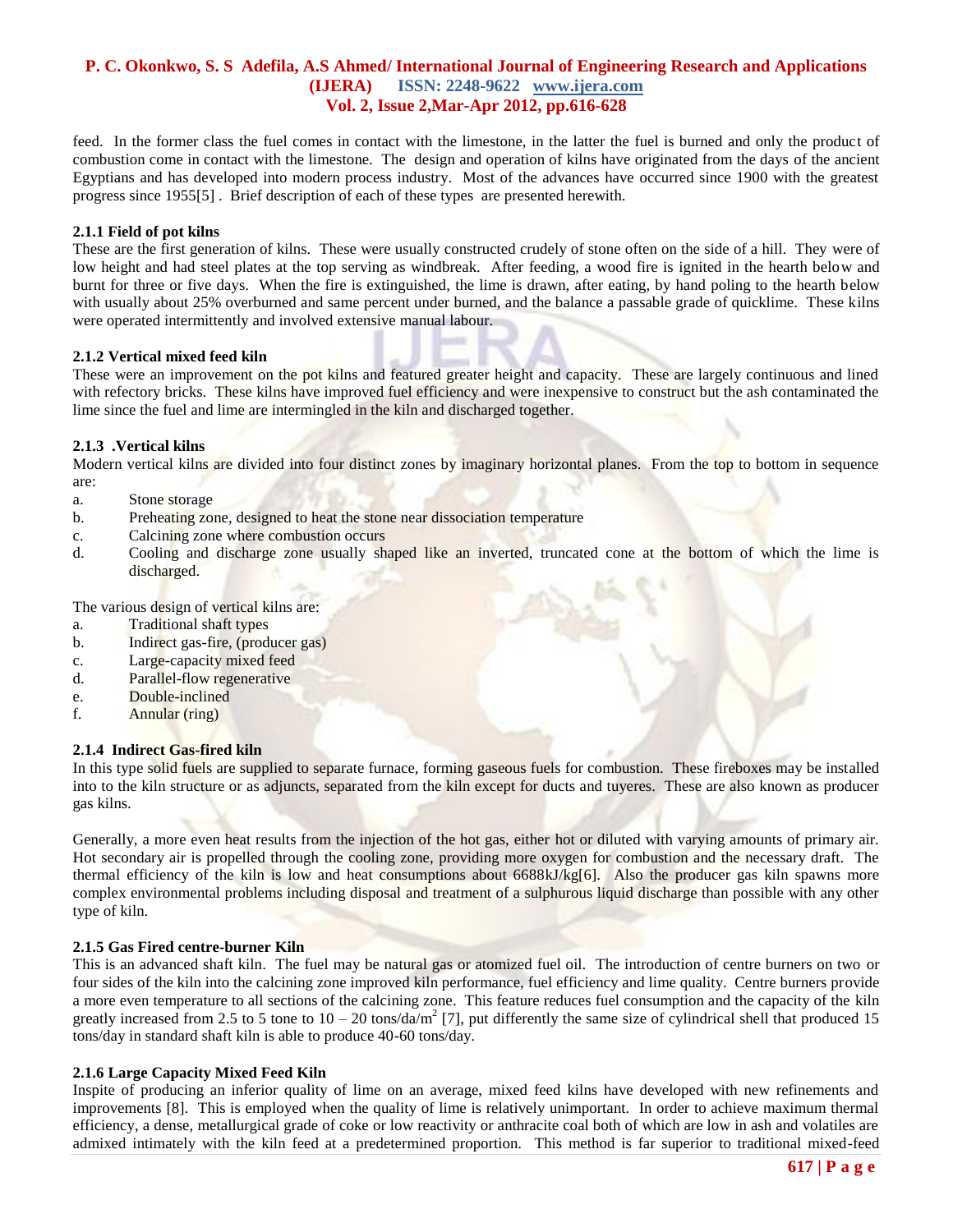charging of alternate beds of fuel and stone since it obviates excessive localized temperatures with resultant over burning and promotes more even heat distribution throughout the whole kiln cross section. About 85% of theoretical thermal efficiency based on how heat value and a capacity of 270 tons/day have been reported [9] for this type.

#### **2.1.7 Parallel-Flow Kiln**

The parallel-flow regenerative vertical kiln of proved capacities ranging from 100 to 600 metric tons/day on an average, appears to possess the best and most consistent thermal efficiency of any kiln in history[10]. It operates with either two or three independent shafts within one large vertical, refractory0lined shell and utilizes alternative parallel-counter flow through the stone charge in the other shafts. Thus the upper portion of each shaft become the heat generator. Calcinations occurs at present intervals of 10-20 mins. Quicklime is  $66 - 93^{\circ}$ c. Fuel usually natural gas in introduced from above downward through multiple firing lances in parallel flow. As evidence of extremely high degree of heat recuperation exist gases reportedly have temperatures of about  $12^0$ c [11].

#### **2.1.8 Double-Inclined Kiln**

In this type the stone moves downward gravity, however the path is tortuous. The dual inclination turns the stone over for the more uniform calcinations. Opposite each inclined wall are three short cylindrical combustion chambers and above each chamber is an arched roof that helps to retain and concentrate the temperature in the dual calcining zones. Fuel consumption averages 4389-1681kJ/kg. The kiln can be fired with combined fuel mixtures and this optimizes thermal efficiency than a single fuel type.

#### **2.1.9 Annular (Ring) Kiln**

The internal kiln construction features an upper and lower inner cylinder that functions in handling the process gases. Thus an annular opening or ring inside the kiln's periphery is formed to receive the limestone charger. The rate of stone lime movement is controlled by positive displacement type dischargers. The cooling lime is withdrawn at programmed intervals by a vibrating feeder. Total lime residence time in the kiln is 25-33 hrs. The kiln can be fired either by a natural gas or oil and operates under negative pressure with combustion air derived from three sources: primary air ascending from the cooling system, secondary inflows as primary air for the burners and compressed air for the injectors. The hot injector air received from the recuperate at  $454^{\circ}$ C provides velocity for recirculation of the process gases[12].

## **3.0 Materials and Methods**

The models used to describe the transport phenomena and the simplifying assumptions usually employed, are as follows.

#### **3.1 Reaction Model**

The calcination is modeled based on the reaction limiting step. Various models have been proposed by many workers [13]. These models are based on the following resistances to calcination.

- a) Chemical reaction at the interface between the unreacted core  $CaCO<sub>3</sub>$  and the product CaO.
- b) Diffusion of  $CO<sub>2</sub>$  through the calcine (CaO) away from the reaction zone.
- c) Conduction of heat to the reaction interface.
- d) Diffusion of  $CO<sub>2</sub>$  away from the particles; into the particulate phase.

Baker (1962) [14] has investigated the equilibrium reaction of limestone dissociation.

$$
CaCO3(s) \longrightarrow CaO(s) + CO2(g)
$$
 (1)

and found that its equilibrium constant  $K<sub>~</sub>$  (in units of atmospheres) is best given by,  $log_1 Kp = log Peq - 8303/T + 7.079$  (2)

Simple conservation consideration (Hills, 1968) show that the rate of decomposition of the carbonate sphere is

$$
n=4\pi r^2 \rho_{\rm co2} dr/dt \tag{3}
$$

The calcining particle is treated as a sphere if  $dr/dt$  is constant the identity in Equation (2) shows that reaction rate per unit area of the reaction interface is also constant. The approximate constancy of dr/dt has led many workers to propose that the reaction is controlled by a chemical step at the reaction interface.

lngreham and Marrier (1963) [15] suggested that the step limiting the reaction is the diffusion of  $CO<sub>2</sub>$  through a thin layer of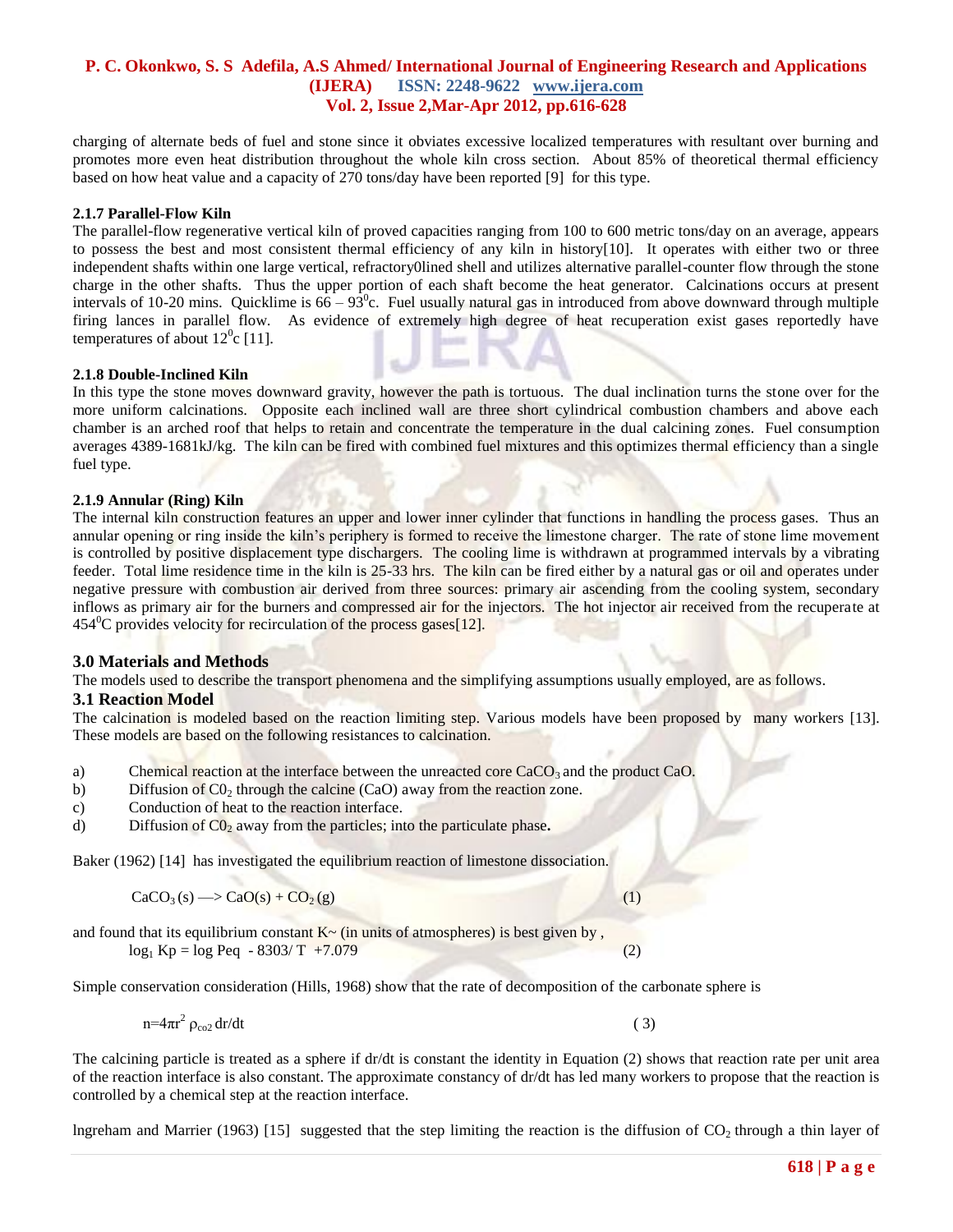active lime. Hayatte, Cutter and Wardsworth (1958) [16] proposed a mechanism similar to the surface catalysis of gas reactions involving the reaction of carbonate, active lime and absorbed carbon dioxide on the interface. Satterfield and Feakes (1959) [17] have also proposed a chemical control mechanism which involves the cracking of the original carbonate lattice and concluded that heat transfer is critical to the rate of reaction especially at high temperatures. Haslam and Smith (1928) [18] and Narsimhan (1961) [19] have also advanced theoretical treatments for the reaction which assume it to be exclusively heat transfer controlled. Hills (1968) [ 3] also investigated the reaction mechanism and put forward some models. These models indicate that the reaction is limited by heat and mass transfer.

The reactor model of an operating kiln is dependent on the nature of operation. Kilns are modelled essentially as moving bed reactors or fluidized bed reactors. The overall model for the kiln is composed of, in principle layer models as described above which are coupled via the material and energy balances of the relevant gas flow (fuel, air and exit gas), and solid flow (limestone and burnt lime). Each layer of limestone in the feed batch is during its passage through the kiln exposed to continually varying ambient conditions which determine its temperature and thus the burning process. If the behaviour of these ambient conditions for the stabilized operating state of the kiln can be ascertained, then the temperature and burning behaviour of the lime will be determined.

## **3.2 Transport Phenomena**

The flow of materials around a lime kiln is shown in a block diagram as in Figure 1



The scheme shows that a mixture of air and fuel are burnt and the hot flue gases from the burners enter the kiln which is charged with limestone. The limestone is decomposed into lime and carbon dioxide. The liberated carbon dioxide and the combustion gases leave as kiln flue gases and the lime leave as the product. Heat content of the combustion gases are abstracted by the limestone in the burning zone of the kiln to effect the calcination of the limestone. The remaining heat content of the combustion gases that are not abstracted in the burning zone are also abstracted by limestone in the preheating zone to effect the preheating of the limestone charge before it enters the burning zone of the kiln. Cool air is also passed through the cooling zone to abstract residual heat from hot burnt lime and this contributes to the preheating of either the limestone in the preheating zone or is employed in preheating of fuel when heavy fuels are employed in the process.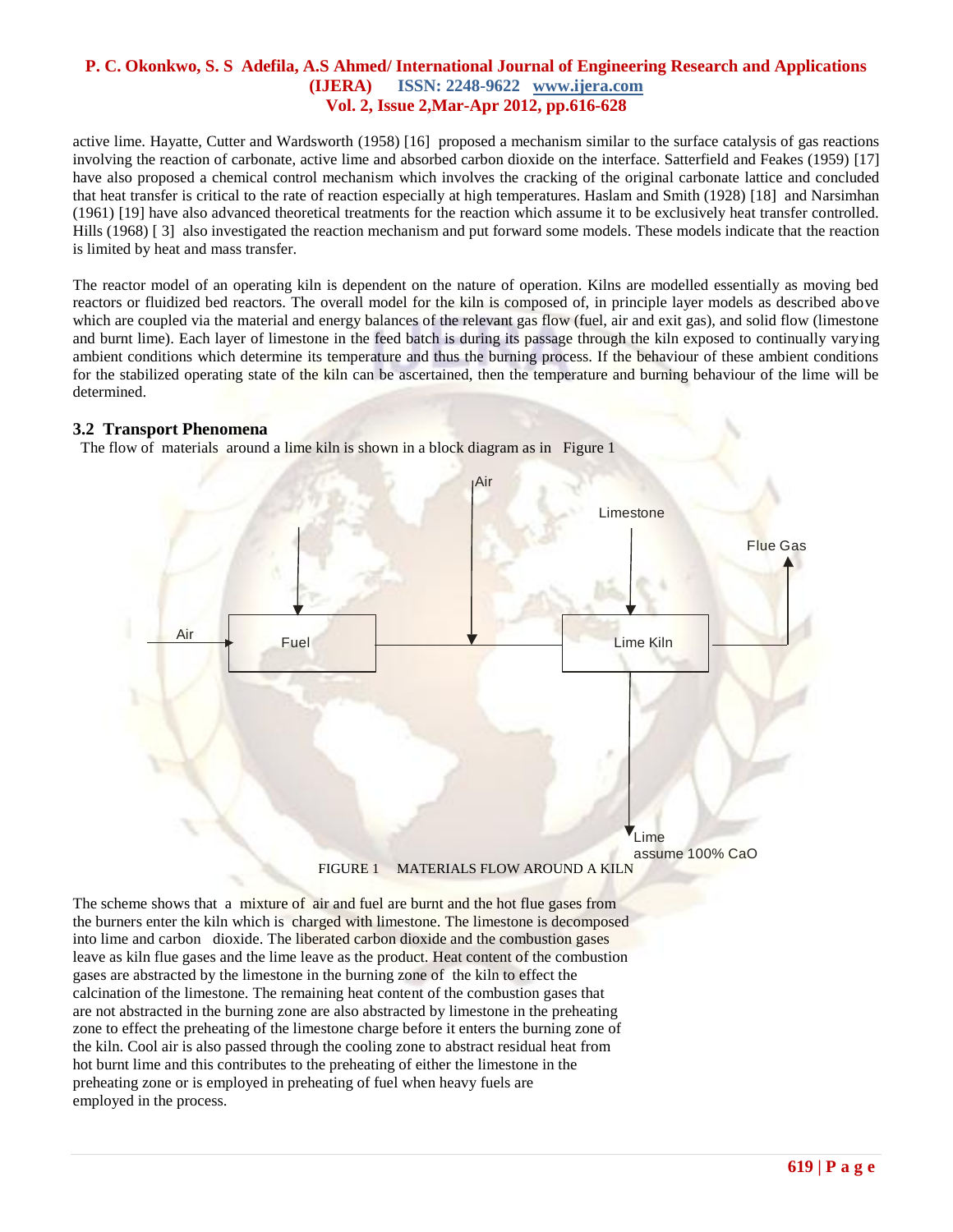#### **The process thus entail:**

- a) Combustion of fuel .
- b) Exchange of heat between limestone charge and hot combustion gases.
- c) Chemical decomposition of limestone into lime and carbon dioxide.
- d) Exchange of heat between hot burnt lime and cooling air.
- e) Loss of heat from flue gases.
- f) Loss of heat from the kiln shell.
- g) Flow of limestone in the kiln .
- h) Flow of the gases in the kiln .

The heat transport follow the three basic means of heat transmission namely;

- a) Conduction
- b) Convection
- c) Radiation

The layer models employed to describe the prevailing transport phenomena for the kiln are as follows[20]:

#### **3.2.1Conduction Heat Transfer**

Fourier's law is the fundamental differential equation for heat transfer by conduction;

 $dq/d\theta = -kA(dt/dx)$  (4)

Where

 $dq/d\theta$  = rate of flow of heat

 $A = area at right angles to the direction in which heat flows$ 

 $-dt/dx$  = rate of change of temperature with distance

 $k =$  conductivity constant

For conduction through multi layer transport of heat, the heat transfer is given by

 $Q = \sum \Delta t / R_{T} = (t_{1} - t_{2}) / R_{T}$  ( 5)

Where  $R_T$  is the overall resistance and is the sum of the individual resistances in series as follows;

 $R_T = R1 + R2 + \dots + Rn$  (6)

When a wall is constructed of several layers of solids, the joints of adjacent layers may not perfectly exclude air spaces and these additional resistances should not be overlooked.

#### **3.2.2 Heat Transfer by Convection**

#### The temperature gradients in both the fluid and the adjacent solid at the fluid- solid interface may also be related to the heat transfer coefficient as

dq = hi dAi ( $t_1 - t_3$ ) (7) If q is a linear function of  $\Delta t$  and h is constant then

$$
q = \underline{h} A (\Delta t_{in} - \Delta t_{out})
$$
 (8)

ln ( $\Delta t$  in  $/\Delta t$  out)

where Δt factor is the logarithmic mean temperature difference between the wall and the fluid

The heat capacity of the gases is described by the equation;

Heat capacity =  $C1 + C2T + C3T^2 + C4T^3 + C5T^4$  $(9)$ Where C1, C2, C3, C4 and C5 are polynomial constants of the gas under consideration.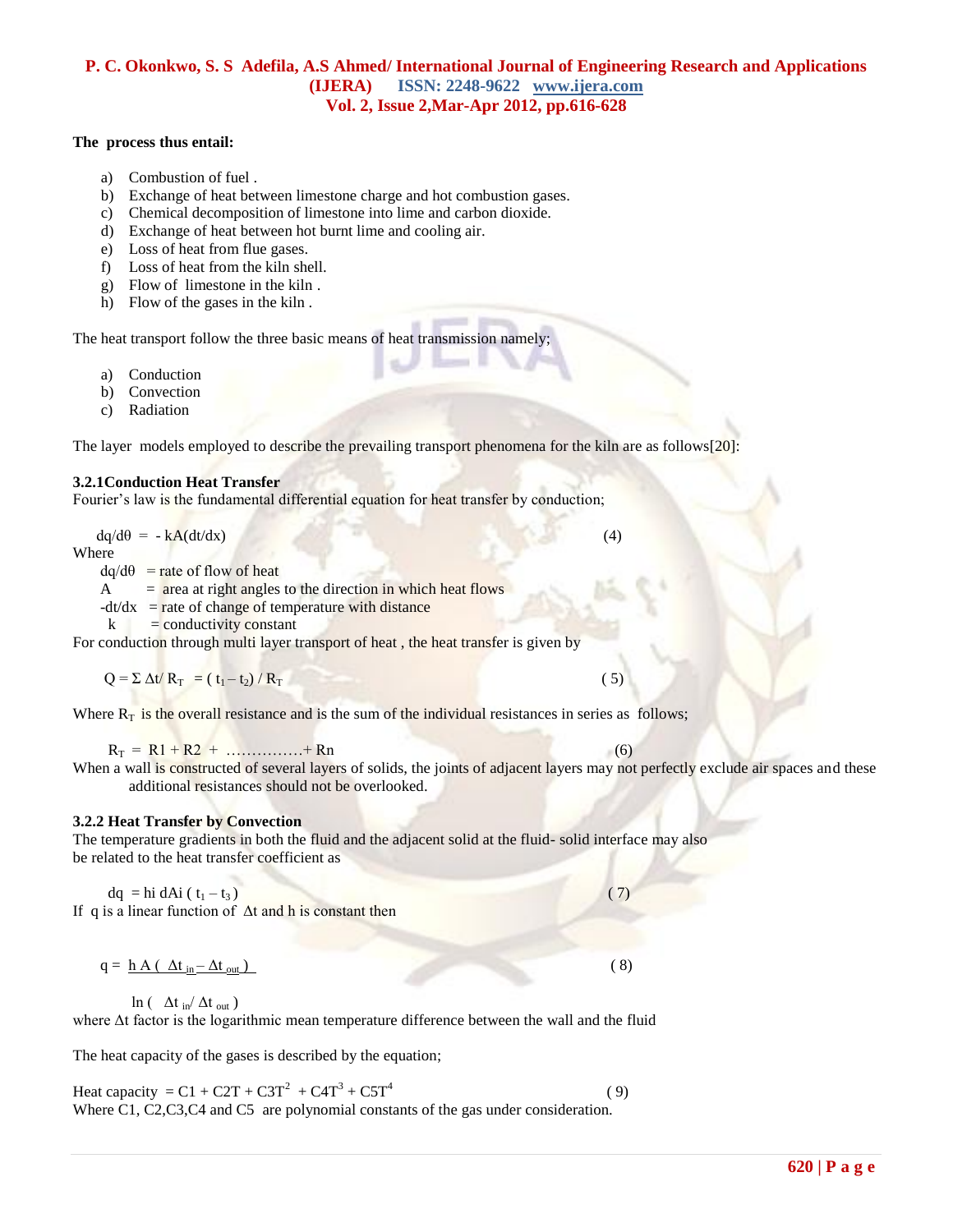#### **3.2.3 Radiative Exchange between surface of solids**

According to Kirchoffi's law, the emissivity and absorptivity of a surface in surroundings at its own temperature are same for both monochromatic and total radiation. When the temperatures of the surface and its surroundings differ the total emissivity and absorptivity of the surface often are found to be different but because absorptivity is substantially independent of irradiation density, the monochromatic emissivity and absorptivity of surface are for all practicable purposes same.

Consider radiative exchange between a body of area  $A_1$  and temperature  $T_1$  and black surroundings at  $T_2$ . The net interchange is given by

 $Q_{1=2}$  = A<sub>1</sub> ( $\epsilon_1 \sigma T^4$  -  $\alpha_{12} \sigma T_2^1$  $(10)$ 

The value of  $\epsilon_1$  ( $\alpha_{12}$  the absorptivity of surface A<sub>1</sub> for blackbody radiation of T<sub>2</sub>) is the Area under the curve of  $\epsilon_{\lambda}$  versus f the latter read as a function of  $\lambda T_1$  (or  $\lambda T_2$ )

The radiation from a flame is due to radiation from burning soot particles of microscopic and Submicroscopic dimensions from suspended larger particles of coal, coke or ash from the water vapour and carbon dioxide in hot gaseous combustion products. The contribution of radiation emitted by combustion process itself, so called chemical luminescence is relatively negligible.

#### **3.2.4 Mass Transfer**

During the process of calcination of limeastone , the reaction progresses via shrinking core kinetics. As the reaction progresses the carbon dioxide liberated is transported from the core through the calcine to the outer surface of the reacting particle and then to the bulk gas phase.

Simplified flux equations of Fick's law can be used for unidimensional steady state problems with binary mixtures. The boundary conditions represent the compositions represent the compositions  $X_{\text{AL}}$  and  $X_{\text{AR}}$ at the left hand and right hand sides of a hypothetical layer having thickness Δz. The principal restriction of the following equations is that concentration and diffusivity are assumed to be constant.

For equimolar counter diffusion  $N_A = -N_B$ 

 $N_A = mJ_A = -D_{AB} c dx A/dz = D_{AB} c(X_{AL} - X_{AR})$  (11)

For unimolar diffusion ( $N_B = 0$ )

 $N_A = mJA + X_AN_A = \underline{D_{AB}} c \ln \frac{1 - X_{AR}}{1 - k}$  (12)  $\Delta z$  1 -  $X_{AL}$ 

## **3.2.5 Flow through Beds of Solids**

The hot combustion gases flow into the kiln through the combustion chambers through the bur

For isothermal compressible flow of a gas with constant compressibility factor z through a packed bed of granular solids is given by;

$$
P_1^2 - P_2^2 = \frac{2ZRG^2T[lnv_2/v_1 + 2fmL(1-6)^{3-n} / \varphi^{3-n} \epsilon^3 Dp ]}{M_w}
$$
 (13)

where

 $P_1$  = upstream absolute pressure  $P_2$  = downstream absolute pressure  $R = gas constant$  J/kgmol.K  $M_W$  = molecular weight  $V_1$  = upstream specigic volume of gas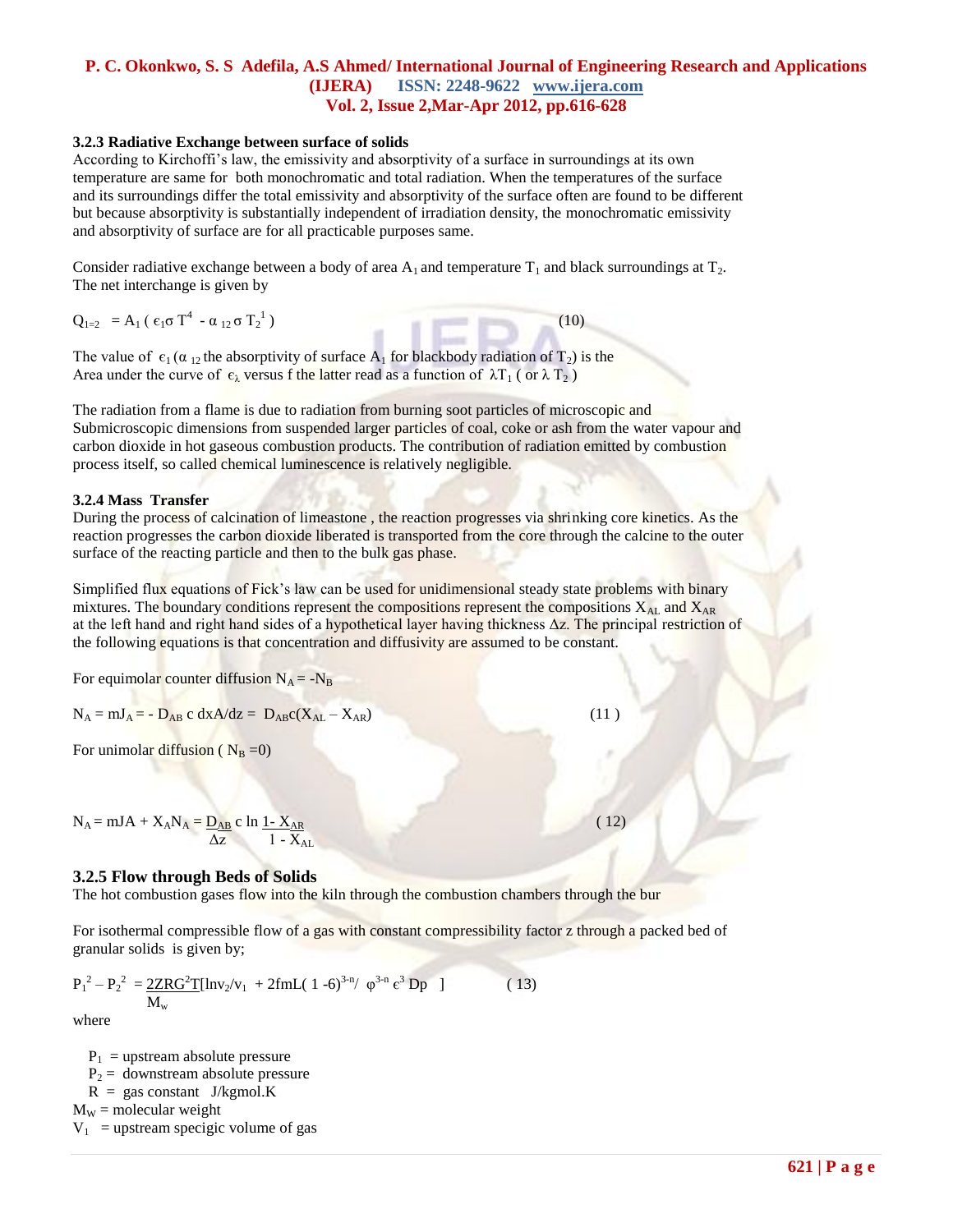$V_2$  = downstream specific volume of gas

- $G = \text{mass flux kg/m}^2$ .s
- $T =$ absolute temperature K
- $L = length m$
- Dp = diameter of particle m
- $f = \text{fanning friction factor}$
- $\varphi$  = energy dissipation ratio per unit volume J/m<sup>2</sup>.s
	- $\epsilon$  = void fraction

# **3.2.6 Combustion**

The amount of oxidant ( oxygen or air) just sufficient to burn , the carbon , hydrogen and sulphur in a fuel to carbon dioxide is the theoretical or stoichiometric oxygen or air requirement. The chemical equation for complete combustion of a fuel is

 $C_XH_VO_2S_W + (4x + y -2x + 4w/4) O_2 = x CO_2 + (y/2)H_2O + W_2O_2$  (14)

X, y , z and w being the number of atoms of carbon, hydrogen, oxygen and sulphur respectively in the fuel.

The volume of theoretical oxygen( at  $0.101MPa$  and 298K) needed to burn be calculated from the ultimate analysis of the fuel is as follows;

24.45(  $C/12 + h/4 - O/32 + S/32$ ) = m<sup>3</sup> O<sub>2</sub>/ kg fuel (15)

Where C,H,O and S are the decimal weights of these elements in 1kg of fuel. The mass of oxygen (in kg) required can be obtained by multiplying the volume by 1.31. The volume of theoretical air can be obtained by using a coefficient of 116.4 in the above equation in place of 24.45.

# **3.2.7 Assumptions**

The following simplifying assumptions can be employed in the development of kiln simulation model as in Table 1;

## **TABLE 1** MODELS USED IN KILN SIMULATION PROCESS MODEL

| <b>Phenomenon</b><br>Heating of gas                       | <b>Prevailing conditions</b><br>Polynomial | expressions                                                                                                                                                                                      | for        | thermal | capacity.    |  |
|-----------------------------------------------------------|--------------------------------------------|--------------------------------------------------------------------------------------------------------------------------------------------------------------------------------------------------|------------|---------|--------------|--|
| Data for gas                                              | Ideal gas                                  |                                                                                                                                                                                                  |            |         |              |  |
| Pressure Loss                                             |                                            | Fanning equation and Poiseuilles law                                                                                                                                                             |            |         |              |  |
| Heat Transfer Lime-lime                                   | Uniform                                    | temperature<br>level<br>lime-lime transfer from layer to layer is assumed.                                                                                                                       | Kiln<br>in | charge, | direct<br>no |  |
| Heat Transfer gas-wall                                    | gas-lime interface.                        | Heat transfer coefficient calculated from equation based on the prevailing conditions for<br>The radiations effect is neglected.                                                                 |            |         |              |  |
| Heat transfer lime-wall<br>Heat loss through kiln<br>wall |                                            | Head transfer coefficient of the lime surface is employed en the heat transfer equation.<br>Heat transfer equation for composite wall.<br>The external surface conductivity is assumed constant. |            |         |              |  |
| Material transfer Gas-lime                                |                                            | This is usually neglected                                                                                                                                                                        |            |         |              |  |
| Material transfer<br>lime - gas                           |                                            | This is calculated as plain mixing<br>(CO <sub>2</sub> mixed with the gas)                                                                                                                       |            |         |              |  |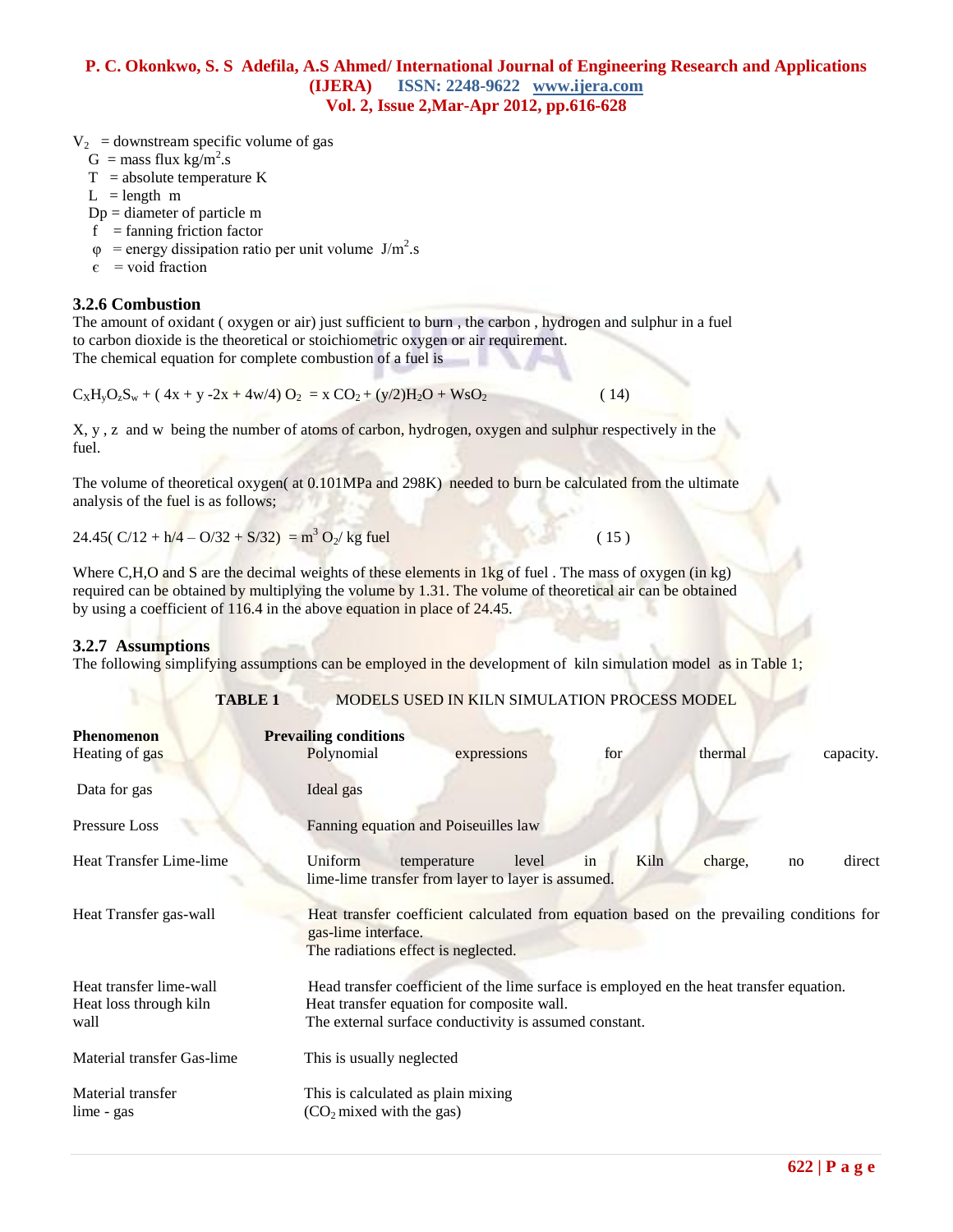## **3.3 Experimental**

A laboratory muffle furnace of dimension 30cm by 20cm manufactured by Philip Harris UK was used. The furnace is electrically heated with temperature regulator thermostatically controlled. The temperatures used in the study are usually set and sized limestones are burned in very clean nickel crucibles. The weight of the samples are monitored over the period of calcination.

The weights were measured with electronic balance to 0.01. This was by withdrawing the sample from the furnace at intervals and taking the weight. The measurement was done very fast. This was to ensure that the sample readily assume the temperature of the furnace. The opening of the furnace door at intervals ensures the sweeping of air through the furnace to keep the composition of the gas phase around the sample constant during each sun. The sensitivity of the experimental result was improved using the "First degree least squares with "five points smothering technique". This approximates the readings of the sample weight taken to a continuous reading at discrete intervals as would have been necessary. The rate of reaction was obtained by numerical differentiation of the sample weight using "Lagrange's five point interpolation formula [21], Hovanessian (1976)) [22]. The results obtained were used to obtain the calcination constants. Then the results were extended to a range of pressure and particle size in order to obtain a simulation result.

#### **4.0 Discussion**

The results obtained from the simulation of the calcination of the limestones are as follows;

#### **4.1 Variation in Particle Size**

From Figures 2- 4, at fixed temperatures the time for total calcination of a particle increases as the particle size increases. The time for total calcination also increases with increase in pressure. Since the reaction approximates shrinking core kinetics the reaction readily progress inwardly from the particle surface.

This progression is time dependent thus with increase in particle size the time for complete calcination increases. The Jakura limestone has higher calcination time than Ukpilla limestone, at specific temperature and pressure. This implies that Ukpilla limestone will have higher kiln through put during burning.



**Figure 2 Variation of Core penetration rate with Particle radius**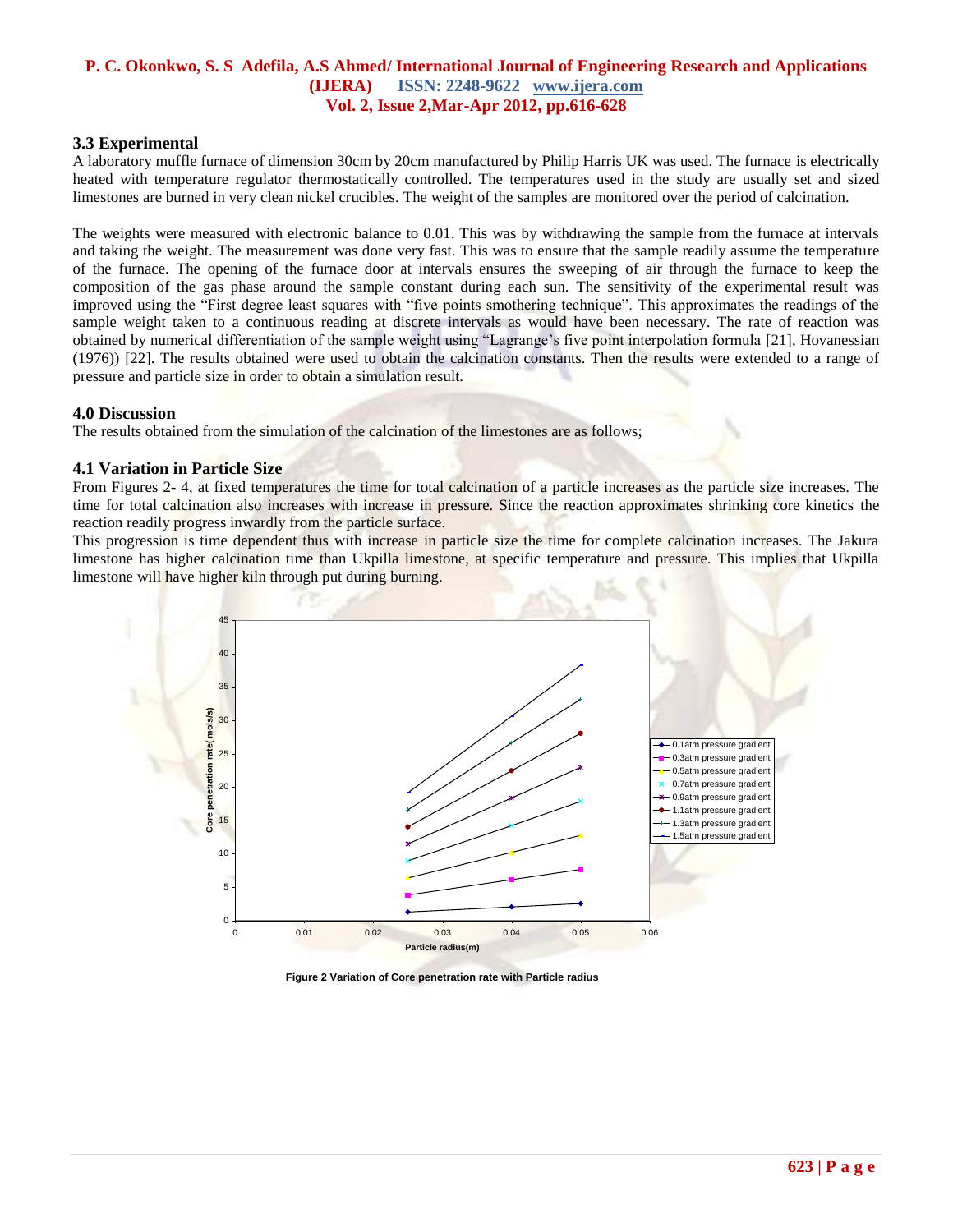

#### **TRANSFER LIMITED REACTION)**

#### **4.2 Variation in Temperature**

The time for total calcination decreases with increase in temperature up to  $1060^{\circ}$ C for both limestones. The calcination reaction an endothermic reaction thus higher temperatures which implies higher energy content of the surroundings will necessarily increase the rate of the reaction. The shrinking core kinetics mode suggests that the transport of mass and heat to the unburned core is through the lime layer. At higher temperatures the lime layer is over burned thus decreasing; the transport of  $CO<sub>2</sub>$  from the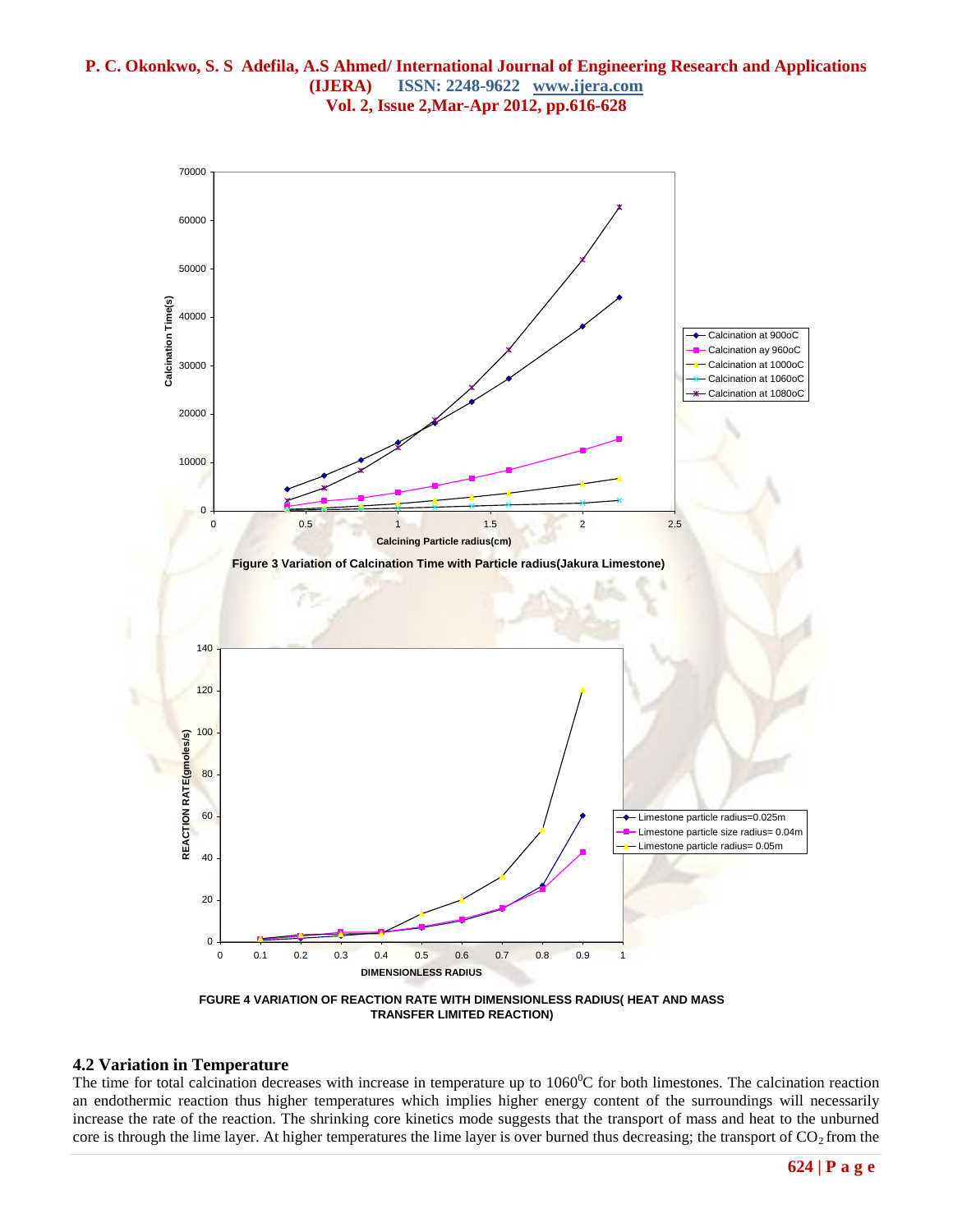reaction interface.

The decrease in transport of  $CO_2$  leads to higher pressure of  $CO_2$  at the reaction interface which Increases the backward reaction which is carbonation. The Ukpilla limestone has generally a lower calcination time than Jakura limestone at the same temperature levels. This is shown in Figures 5 and 6



## **4.3 Variation in Pressure**

The time for calcination increases with increase in pressure. The explanation of this trend is that limestone calcination is an equilibrium reaction. High pressure in the calcination environment implies high  $CO<sub>2</sub>$  partial pressure. This condition increases carbonation reaction is the reverse of the decomposition reaction. This is shown in Figures  $7 - 9$ .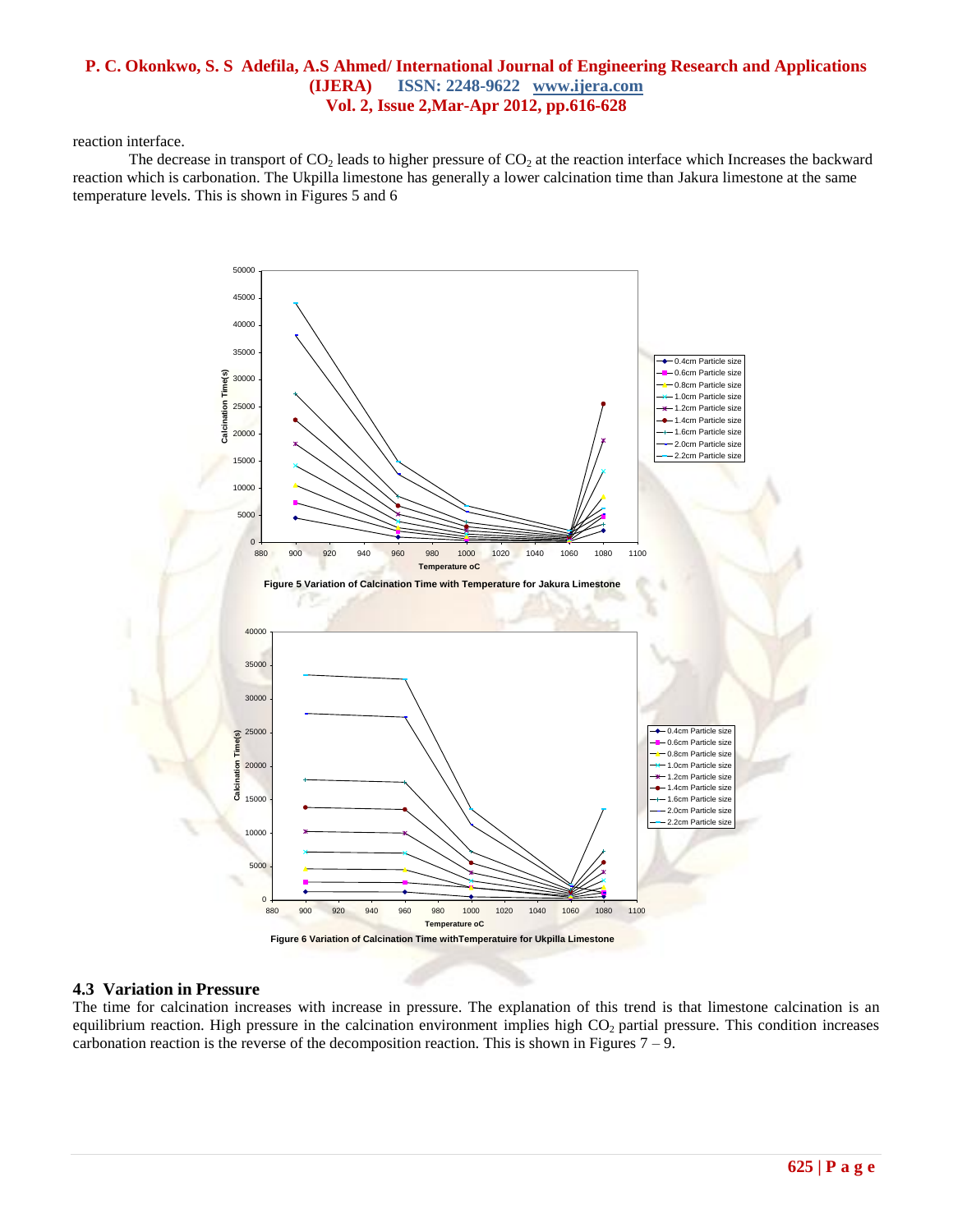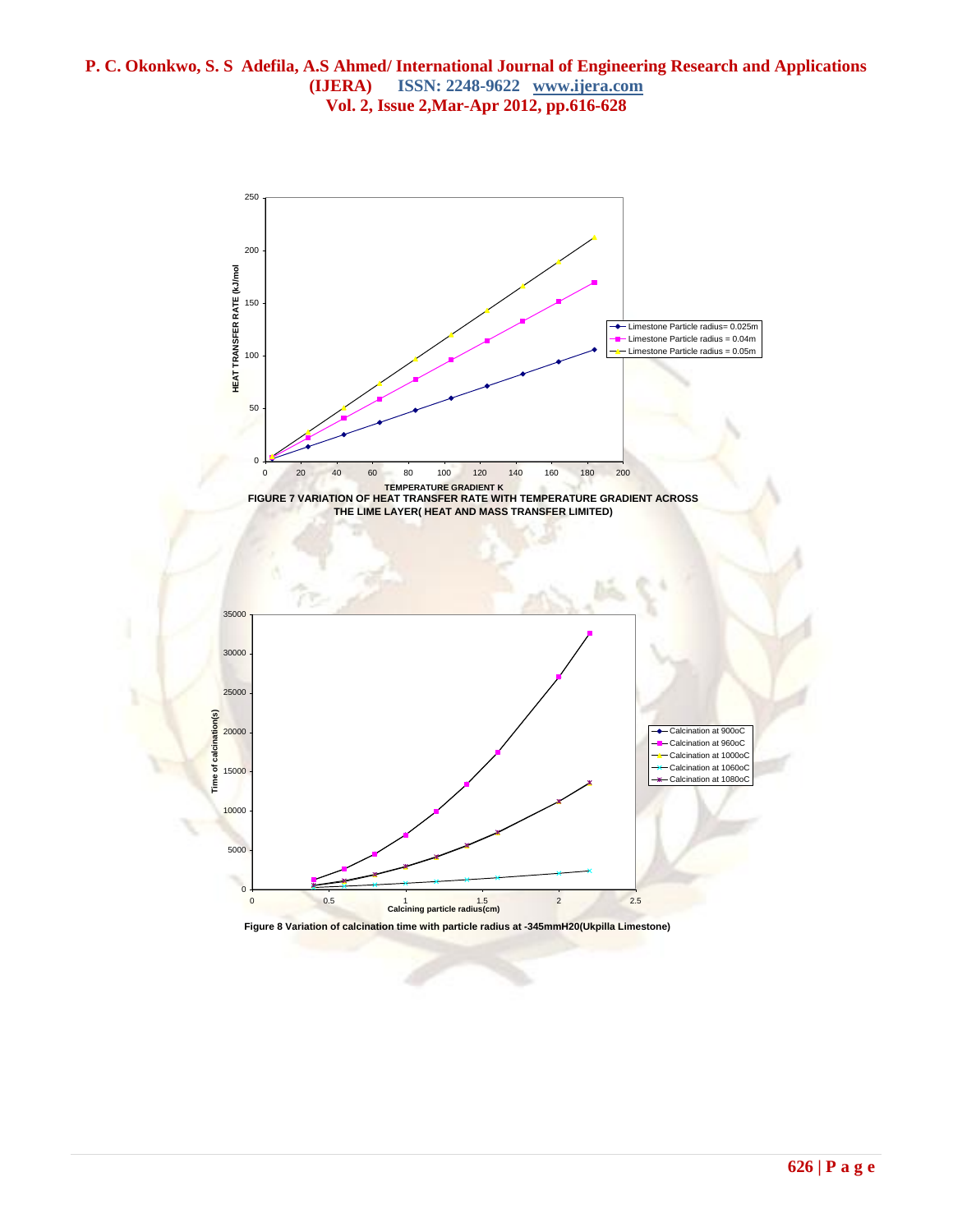

## **4.4 Intra Particle kinetics**

From Figure 10 , the time for complete calcinations of particles is more than that of smaller sizes. The rate of core penetration that will achieve small times of complete calcinations is greater for bigger limestone sizes hence to burn large particles more stringent conditions of temperature will be required. However this will have a negative impact on the quality of the lime because high calcinations temperatures will lead to hard burning of the lime. Hard burned limes are usually less reactive because of the occulusion of the pores leading to loss reaction surface.



#### **Conclusion**

This work has shown the various phenomena that prevail in the kiln during operation and these determine the design and operational demands of efficient lime production process. The development of a simulation model for lime production is dependent on the deployment of the layer models as outlined in the work with the simplifying assumptions. This work will further the development of efficient lime production processes that will meet the increasing need for high quality products and the increasing needs of large industrial consumption. This will also aid in optimizing the energy demands of the processes in the face of global energy crisis.